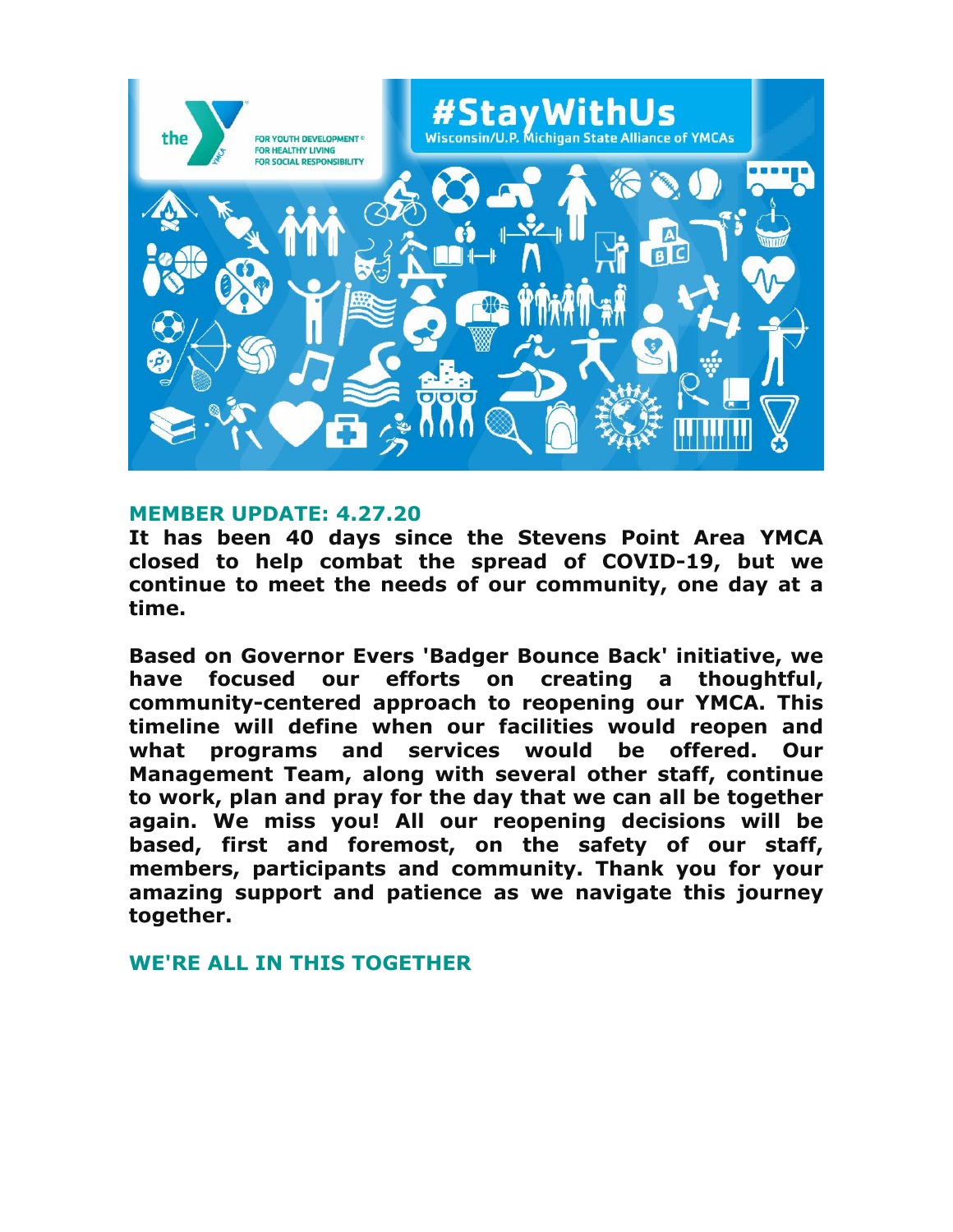

#### **#HERETOHELP**

Our Y continues to meet a vital community need by providing child care for essential workers for children infant through age 12. Financial assistance is available for those who need it. Reach out to **[Kara Breitbach](mailto:kbreitbach@spymca.org)** at 715 952 9339 for more information or to reserve your spot. School age children are encouraged to bring their Chromebook.

Helping to ensure patients have access to blood necessary for medical treatments, our Y will host The Community Blood Center's popup blood drive in their parking lot on Friday, May 8 from 9:00AM-1:30PM. Visit **<https://www.communityblood.org/popup/>** or call 800-280-4102 to reserve a time.

Our Y encourages you to stay healthy and stay active! Join **[Stevens Point Area YMCA Group Fitness](https://www.facebook.com/groups/1477830565598787/)** for Facebook Live [workouts or find a workout just right for you at](http://www.spymca.org/on-demand-fitness) **spymca.org/ondemand-fitness**. **New classes starting this week from Yen, Kara, Amy, Jeff and Adrean!**

## **STAY CONNECTED**

Just a reminder, member communications are going out through EMAIL. If you are using an at home email, or are not getting correspondence from the Y, please email info@spymca.org put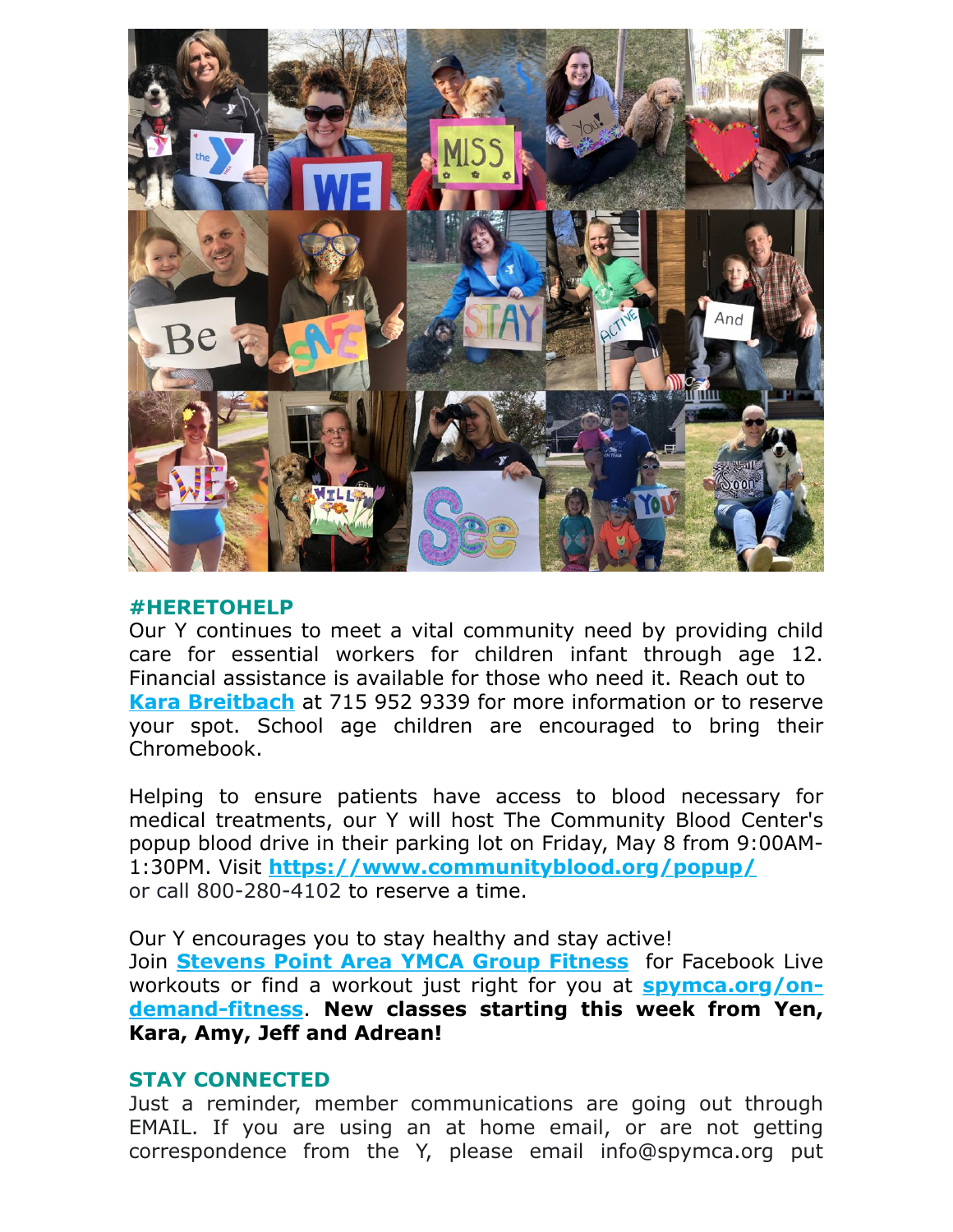"EMAIL UPDATE" in the subject line. Be sure to email from your preferred email and include your name. PLEASE share this message with others who say they are not getting YMCA communications. You can also follow us on Facebook and Instagram for other Y news. Thank you!

### **YMCA MEMBERSHIP #StayWithUs**

There is no financial difference between putting your membership on hold or canceling it but putting it on hold lets us know that you're ready to return as soon as possible. If put on hold, as soon as we can reopen our Y again, your account will automatically be reactivated. We are asking you to **#StayWithUs** and continue your membership so that we can provide vital community services, such as childcare for essential workers and community blood drives. We have fixed costs to maintain our facility and its mechanicals so that when we are ready to reopen, we can!

If you choose to **#StayWithUs** during this time and not place your membership on hold, your monthly draft will be considered a charitable donation that goes to work right here in our community helping everyone through these difficult and uncertain times. You will receive an official tax receipt for your thoughtfulness. Please email **[Andria Cook](mailto:acook@spymca.org)** with any additional questions.

## **CHANGES TO YOUR MEMBERSHIP DRAFT**

# **PLEASE NOTIFY US by NOON on April 29thfor the May 1stdraft and by NOON on May 13 for the May 15thdraft.**

## **SUMMER AND FALL SCHOOL AGE CHILD CARE**

Registration is now open for both Summer Day Camp and Before and After School Care for the 2020-21 school year. Please visit **[spymca.org](https://www.spymca.org/before-and-after-school-care/)** for registration information.

#### **HANG IN THERE**

Please watch for more information in the coming weeks about our plans to reopen. In the meantime, be safe, stay active and we will see you soon.

**Sharon Johnson** CEO